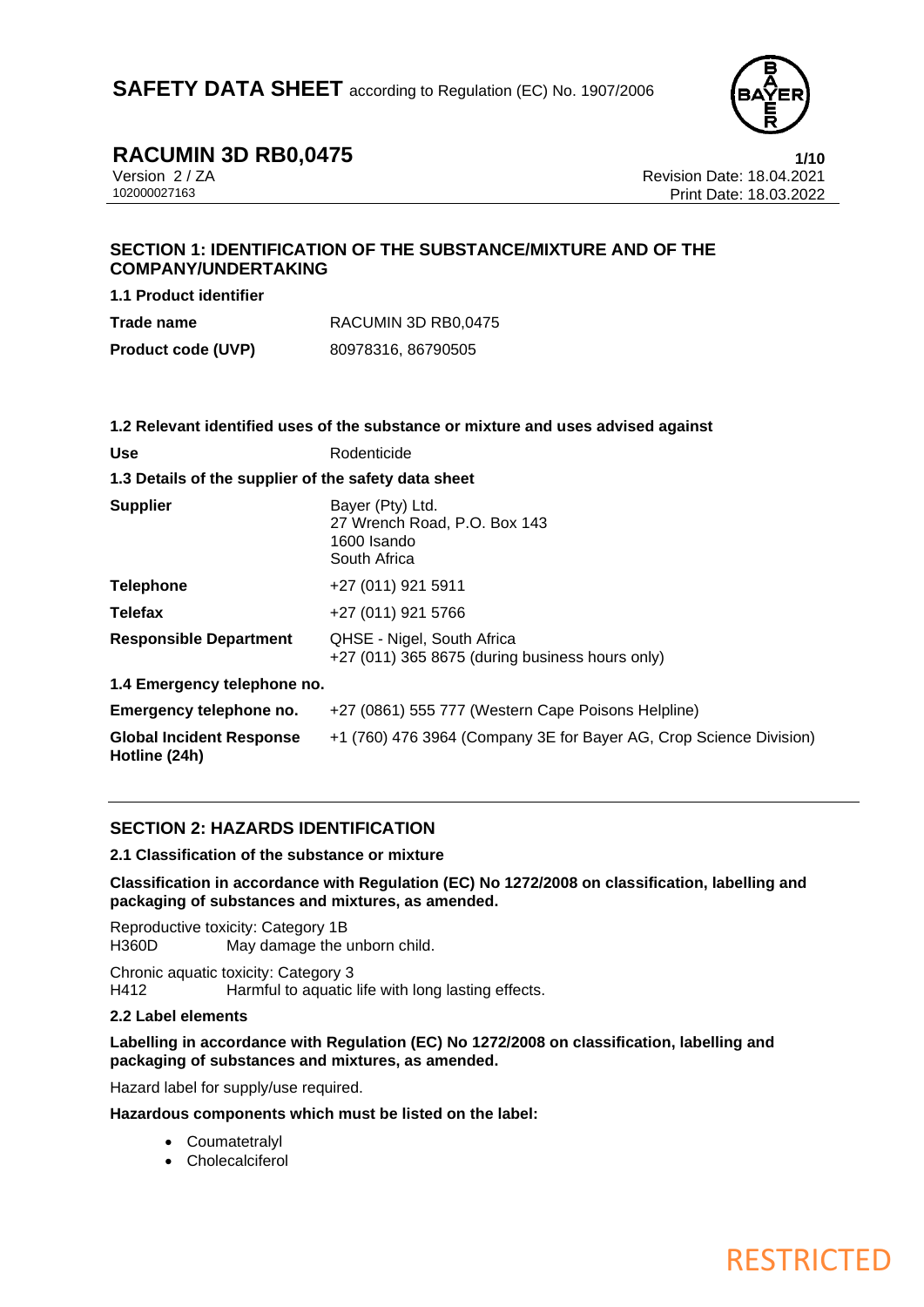

**RACUMIN 3D RB0,0475**<br>Version 2/ZA<br>**Revision Date: 18.04.2021** Version 2 / ZA Revision Date: 18.04.2021 Print Date: 18.03.2022



**Signal word:** Danger

#### **Hazard statements**

| <b>H360D</b> | May damage the unborn child.                       |
|--------------|----------------------------------------------------|
| H412         | Harmful to aquatic life with long lasting effects. |
|              | Restricted to professional users.                  |

#### **Precautionary statements**

| P <sub>201</sub> | Obtain special instructions before use.                                       |
|------------------|-------------------------------------------------------------------------------|
| P <sub>280</sub> | Wear protective gloves/ protective clothing/ eye protection/ face protection. |
| $P308 + P313$    | IF exposed or concerned: Get medical advice/ attention.                       |
| P <sub>501</sub> | Dispose of contents/container in accordance with local regulation.            |

#### **2.3 Other hazards**

Because of antivitamin K properties of the active ingredient, absorption can inhibit blood coagulation and cause haemorrhagic syndrome.

Coumatetralyl: This substance is not considered to be persistent, bioaccumulative and toxic (PBT). This substance is not considered to be very persistent and very bioaccumulative (vPvB). Cholecalciferol: This substance is not considered to be persistent, bioaccumulative and toxic (PBT). This substance is not considered to be very persistent and very bioaccumulative (vPvB).

#### **SECTION 3: COMPOSITION/INFORMATION ON INGREDIENTS 3.2 Mixtures**

#### **Chemical nature**

Bait (ready for use) (RB) Coumatetralyl 0.0375 %; Colecalciferol 0,01 %

#### **Hazardous components**

Hazard statements according to Regulation (EC) No. 1272/2008

| <b>Name</b>     | CAS-No./<br>$EC-No.$<br><b>REACH Reg. No.</b> | <b>Classification</b><br><b>REGULATION (EC) No</b><br>1272/2008                                                                        | <b>Conc.</b> [%] |
|-----------------|-----------------------------------------------|----------------------------------------------------------------------------------------------------------------------------------------|------------------|
| Coumatetralyl   | 5836-29-3                                     | Repr. 1B, H360D<br>Acute Tox. 2, H330<br>Acute Tox. 3, H311<br>Acute Tox. 2, H300<br><b>STOT RE 1, H372</b><br>Aquatic Chronic 1, H410 | 0,0375           |
| Cholecalciferol | 67-97-0                                       | Acute Tox. 2, H300<br>Acute Tox. 2, H310<br>Acute Tox. 2, H330<br><b>STOT RE 1, H372</b>                                               | 0,01             |
| Sucrose         | $57 - 50 - 1$<br>01-2119491293-35-xxxx        | Not classified                                                                                                                         | >= 1             |

#### **Further information**

| Coumatetralvl | -5836-.<br>າ໑-<br>— <i></i> | (chronic)<br>10<br>M-Factor: |
|---------------|-----------------------------|------------------------------|
|               |                             |                              |

For the full text of the H-Statements mentioned in this Section, see Section 16.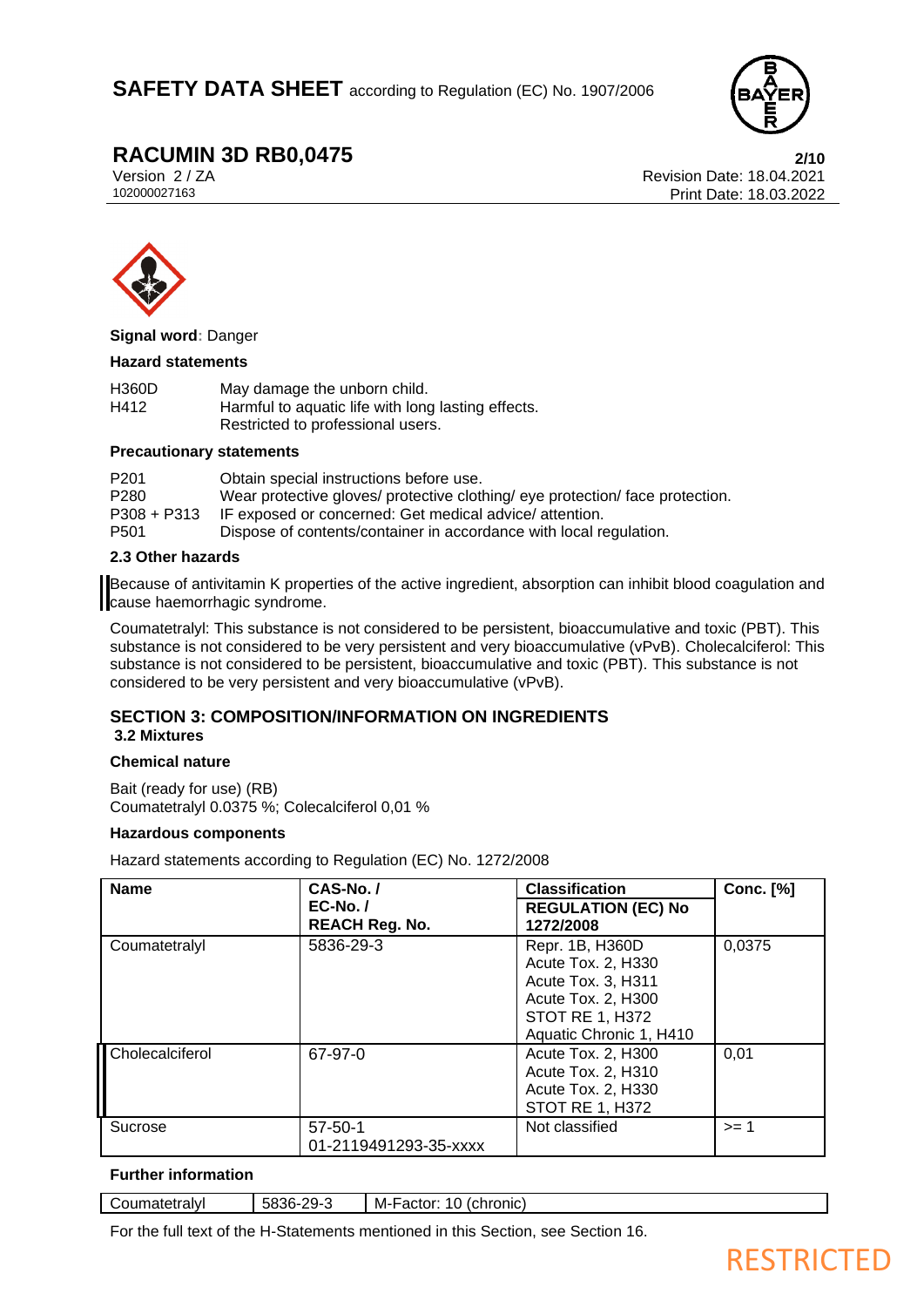

# **RACUMIN 3D RB0,0475 3/10**

Version 2 / ZA Revision Date: 18.04.2021 Print Date: 18.03.2022

### **SECTION 4: FIRST AID MEASURES 4.1 Description of first aid measures General advice** Move out of dangerous area. When symptoms develop and persist, seek medical advice. Place and transport victim in stable position (lying sideways). **Inhalation** Move to fresh air. Keep patient warm and at rest. Call a physician or poison control center immediately. **Skin contact** Wash off thoroughly with plenty of soap and water, if available with polyethyleneglycol 400, subsequently rinse with water. Call a physician or poison control center immediately. **Eye contact** Rinse immediately with plenty of water, also under the eyelids, for at least 15 minutes. Remove contact lenses, if present, after the first 5 minutes, then continue rinsing eye. Get medical attention if irritation develops and persists. **Ingestion Do NOT** induce vomiting. Call a physician or poison control center immediately. Rinse mouth. **4.2 Most important symptoms and effects, both acute and delayed Symptoms** If large amounts are ingested, the following symptoms may occur: Internal and external bleeding, shock possible Symptoms and hazards refer to effects observed after intake of significant amounts of the active ingredient(s). **4.3 Indication of any immediate medical attention and special treatment needed Risks** Because of antivitamin K properties of the active ingredient, absorption can inhibit blood coagulation and cause haemorrhagic syndrome. **Treatment** Treat symptomatically. Antidote: Vitamine K1. Cases of severe poisoning may require the usual measures like application of blood products or transfusions. Necessity and efficacy have to be assessed by INR. In case of ingestion gastric lavage should be considered in cases of significant ingestions only within the first 2 hours. However, the application of activated charcoal and sodium sulphate is always advisable. Monitor: blood picture.

### **SECTION 5: FIREFIGHTING MEASURES**

| 5.1 Extinguishing media                                         |                                                                                                                               |
|-----------------------------------------------------------------|-------------------------------------------------------------------------------------------------------------------------------|
| <b>Suitable</b>                                                 | Use water spray, alcohol-resistant foam, dry chemical or carbon dioxide.                                                      |
| 5.2 Special hazards arising<br>from the substance or<br>mixture | Dangerous gases are evolved in the event of a fire.                                                                           |
| 5.3 Advice for firefighters                                     |                                                                                                                               |
| <b>Special protective</b><br>equipment for firefighters         | In the event of fire, wear self-contained breathing apparatus. In the<br>event of fire and/or explosion do not breathe fumes. |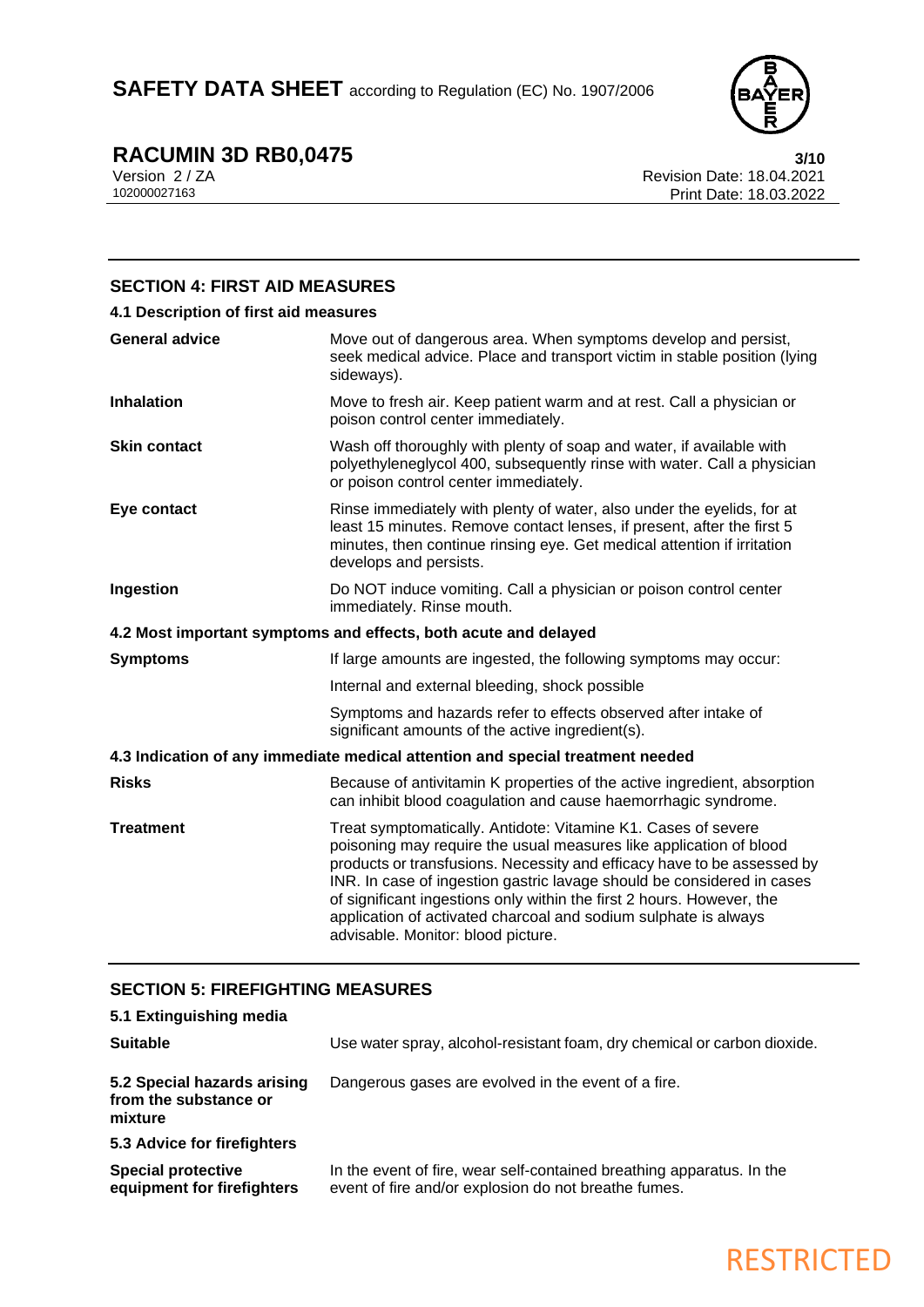

# **RACUMIN 3D RB0,0475**<br>Version 2/ZA **110**<br>Revision Date: 18.04.2021

Version 2 / ZA Revision Date: 18.04.2021 Print Date: 18.03.2022

| <b>Further information</b> | Contain the spread of the fire-fighting media. Do not allow run-off from |
|----------------------------|--------------------------------------------------------------------------|
|                            | fire fighting to enter drains or water courses.                          |

#### **SECTION 6: ACCIDENTAL RELEASE MEASURES**

#### **6.1 Personal precautions, protective equipment and emergency procedures Precautions Avoid contact with spilled product or contaminated surfaces. Use** personal protective equipment. **6.2 Environmental precautions** Do not allow to get into surface water, drains and ground water. **6.3 Methods and materials for containment and cleaning up**

| Methods for cleaning up            | Use mechanical handling equipment. Clean contaminated floors and<br>objects thoroughly, observing environmental regulations. Keep in<br>suitable, closed containers for disposal.   |
|------------------------------------|-------------------------------------------------------------------------------------------------------------------------------------------------------------------------------------|
| 6.4 Reference to other<br>sections | Information regarding safe handling, see section 7.<br>Information regarding personal protective equipment, see section 8.<br>Information regarding waste disposal, see section 13. |

#### **SECTION 7: HANDLING AND STORAGE**

#### **7.1 Precautions for safe handling**

| Advice on safe handling                                 | No specific precautions required when handling unopened<br>packs/containers; follow relevant manual handling advice. Ensure<br>adequate ventilation.                                                                                                                                                 |
|---------------------------------------------------------|------------------------------------------------------------------------------------------------------------------------------------------------------------------------------------------------------------------------------------------------------------------------------------------------------|
| <b>Hygiene measures</b>                                 | Avoid contact with skin, eyes and clothing. Keep working clothes<br>separately. Wash hands before breaks and immediately after handling<br>the product. Remove soiled clothing immediately and clean thoroughly<br>before using again. Garments that cannot be cleaned must be destroyed<br>(burnt). |
|                                                         | 7.2 Conditions for safe storage, including any incompatibilities                                                                                                                                                                                                                                     |
| <b>Requirements for storage</b><br>areas and containers | Keep containers tightly closed in a dry, cool and well-ventilated place.<br>Store in original container. Store in a place accessible by authorized<br>persons only. Do not store at a temperature above 40 °C. Keep away                                                                             |

### from direct sunlight. **Advice on common storage** Keep away from food, drink and animal feedingstuffs.

**7.3 Specific end use(s)** Refer to the label and/or leaflet.

#### **SECTION 8: EXPOSURE CONTROLS/PERSONAL PROTECTION**

#### **8.1 Control parameters**

No known occupational limit values.

#### **8.2 Exposure controls**

**Respiratory protection** Respiratory protection is not required under anticipated circumstances of exposure. Respiratory protection should only be used to control residual risk of

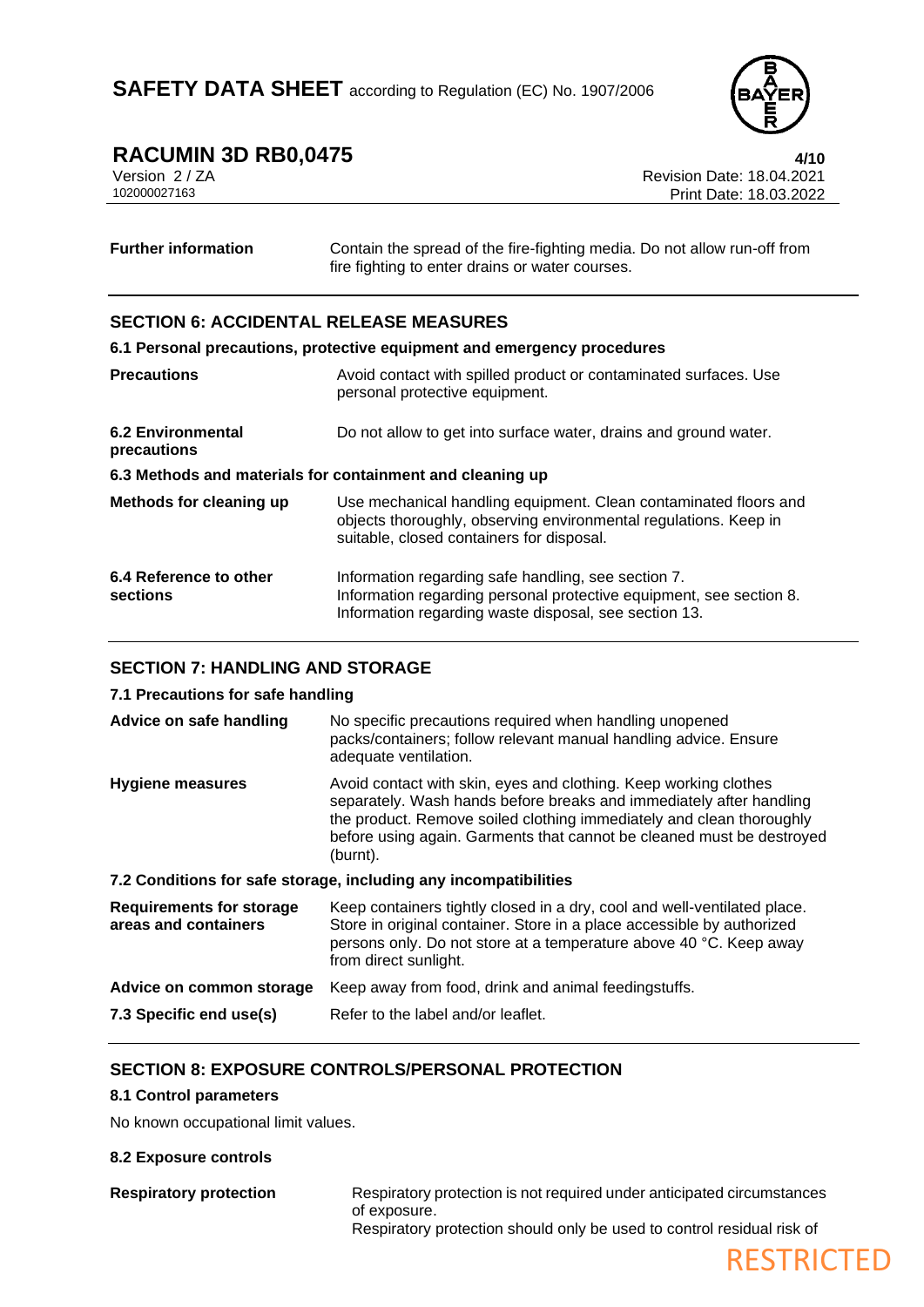SAFETY DATA SHEET according to Regulation (EC) No. 1907/2006



### **RACUMIN 3D RB0,0475 5/10**

| RACUMIN 3D RB0,0475                |                                                                                                                                                                                                                                                                                                                                            | 5/10                                                                                                                                                                                                                                                                                                                                                                                                                                                                                                                                                                                          |
|------------------------------------|--------------------------------------------------------------------------------------------------------------------------------------------------------------------------------------------------------------------------------------------------------------------------------------------------------------------------------------------|-----------------------------------------------------------------------------------------------------------------------------------------------------------------------------------------------------------------------------------------------------------------------------------------------------------------------------------------------------------------------------------------------------------------------------------------------------------------------------------------------------------------------------------------------------------------------------------------------|
| Version 2 / ZA                     |                                                                                                                                                                                                                                                                                                                                            | Revision Date: 18.04.2021                                                                                                                                                                                                                                                                                                                                                                                                                                                                                                                                                                     |
| 102000027163                       |                                                                                                                                                                                                                                                                                                                                            | Print Date: 18.03.2022                                                                                                                                                                                                                                                                                                                                                                                                                                                                                                                                                                        |
|                                    |                                                                                                                                                                                                                                                                                                                                            |                                                                                                                                                                                                                                                                                                                                                                                                                                                                                                                                                                                               |
|                                    | instructions regarding wearing and maintenance.                                                                                                                                                                                                                                                                                            | short duration activities, when all reasonably practicable steps have<br>been taken to reduce exposure at source e.g. containment and/or<br>local extract ventilation. Always follow respirator manufacturer's                                                                                                                                                                                                                                                                                                                                                                                |
| <b>Hand protection</b>             | contact time.<br>drinking, smoking or using the toilet.<br>Material<br>Rate of permeability<br>Glove thickness<br>Protective index<br><b>Directive</b>                                                                                                                                                                                     | Please observe the instructions regarding permeability and<br>breakthrough time which are provided by the supplier of the gloves.<br>Also take into consideration the specific local conditions under which<br>the product is used, such as the danger of cuts, abrasion, and the<br>Wash gloves when contaminated. Dispose of when contaminated<br>inside, when perforated or when contamination on the outside cannot<br>be removed. Wash hands frequently and always before eating,<br>Nitrile rubber<br>> 480 min<br>$> 0.4$ mm<br>Class 6<br>Protective gloves complying with EN<br>374. |
| Eye protection                     |                                                                                                                                                                                                                                                                                                                                            | Wear goggles (conforming to EN166, Field of Use $=$ 5 or equivalent).                                                                                                                                                                                                                                                                                                                                                                                                                                                                                                                         |
| Skin and body protection           | Wear standard coveralls and Category 3 Type 4 suit.<br>If there is a risk of significant exposure, consider a higher protective<br>type suit.<br>Wear two layers of clothing wherever possible. Polyester/cotton or<br>cotton overalls should be worn under chemical protection suit and<br>should be professionally laundered frequently. |                                                                                                                                                                                                                                                                                                                                                                                                                                                                                                                                                                                               |
| <b>General protective measures</b> | Complete suit protecting against chemicals                                                                                                                                                                                                                                                                                                 | If product is handled while not enclosed, and if contact may occur:                                                                                                                                                                                                                                                                                                                                                                                                                                                                                                                           |

#### **SECTION 9: PHYSICAL AND CHEMICAL PROPERTIES**

**9.1 Information on basic physical and chemical properties**

| Form                                           | paste                                     |
|------------------------------------------------|-------------------------------------------|
| <b>Colour</b>                                  | blue                                      |
| Odour                                          | weak, characteristic                      |
| <b>Odour Threshold</b>                         | No data available                         |
| рH                                             | 5,5 - 7,5 (1 %) (23 °C) (deionized water) |
| <b>Melting point/range</b>                     | No data available                         |
| <b>Boiling Point</b>                           | No data available                         |
| <b>Flash point</b>                             | No data available                         |
| <b>Flammability</b>                            | No data available                         |
| <b>Auto-ignition temperature</b>               | No data available                         |
| Ignition temperature                           | 391 °C                                    |
| <b>Minimum ignition energy</b>                 | No data available                         |
| Self-accelarating<br>decomposition temperature | No data available                         |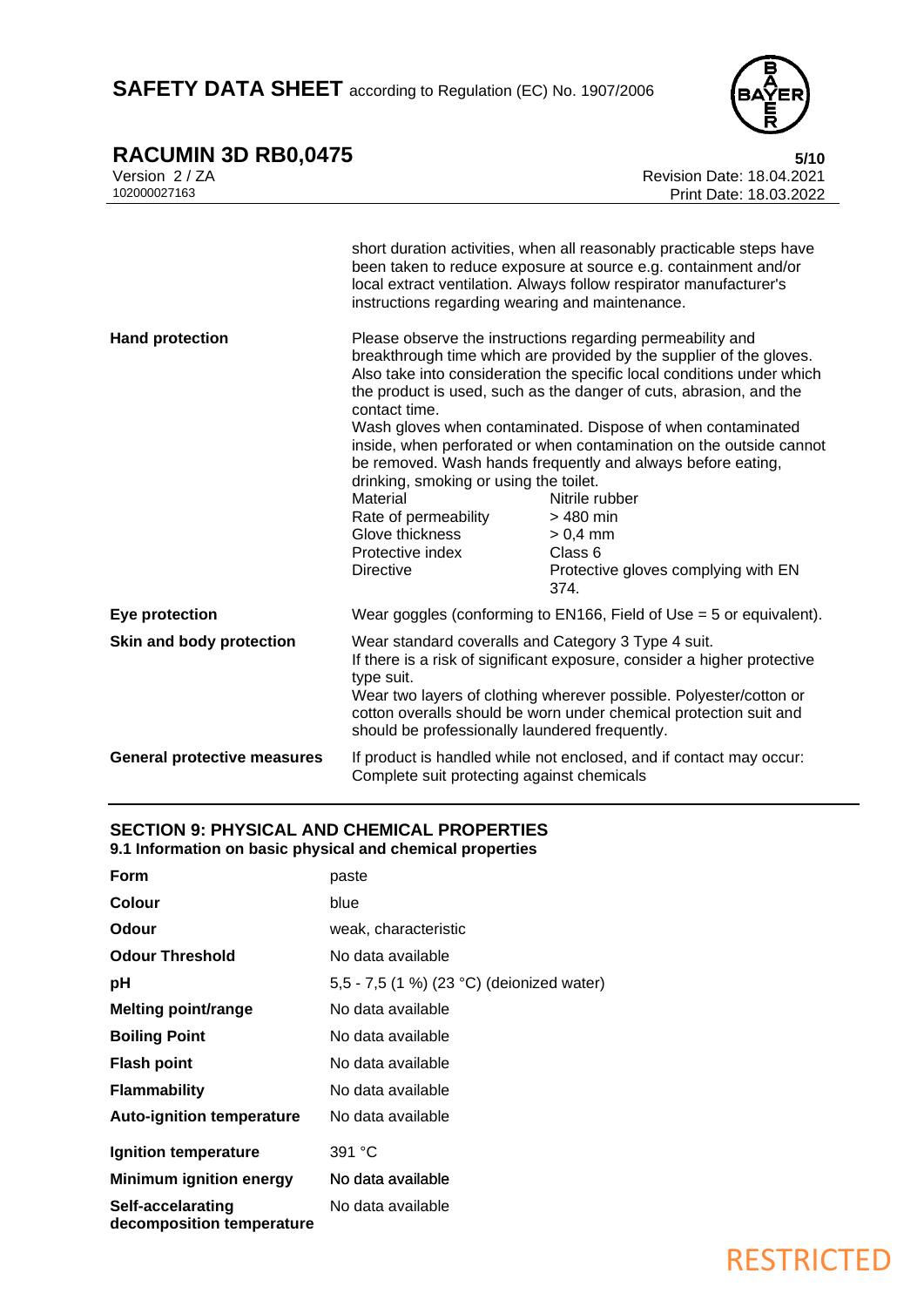### SAFETY DATA SHEET according to Regulation (EC) No. 1907/2006



**RACUMIN 3D RB0,0475 6/10**<br>Version 2/ZA **18.04.2021** Version 2 / ZA Revision Date: 18.04.2021 Print Date: 18.03.2022

#### **(SADT)**

| <b>Upper explosion limit</b>   | No data available                                            |
|--------------------------------|--------------------------------------------------------------|
| <b>Lower explosion limit</b>   | No data available                                            |
| Vapour pressure                | No data available                                            |
| <b>Evaporation rate</b>        | No data available                                            |
| <b>Relative vapour density</b> | No data available                                            |
| <b>Relative density</b>        | No data available                                            |
| <b>Density</b>                 | 1,18 g/cm <sup>3</sup> (20 °C)                               |
| <b>Water solubility</b>        | No data available                                            |
| <b>Partition coefficient:</b>  | Coumatetralyl: log Pow: 1,5 (20 $^{\circ}$ C) (pH 7)         |
| n-octanol/water                | Cholecalciferol: $log Pow: > 5$                              |
| Viscosity, dynamic             | No data available                                            |
| <b>Viscosity, kinematic</b>    | No data available                                            |
| <b>Oxidizing properties</b>    | No oxidizing properties                                      |
| <b>Explosivity</b>             | Not explosive<br>92/69/EEC, A.14 / OECD 113                  |
| 9.2 Other information          | Further safety related physical-chemical data are not known. |

### **SECTION 10: STABILITY AND REACTIVITY**

| 10.1                                            |                                                                                         |
|-------------------------------------------------|-----------------------------------------------------------------------------------------|
| <b>Thermal decomposition</b>                    | Stable under normal conditions.                                                         |
| <b>10.2 Chemical stability</b>                  | Stable under recommended storage conditions.                                            |
| 10.3 Possibility of<br>hazardous reactions      | No hazardous reactions when stored and handled according to<br>prescribed instructions. |
| 10.4 Conditions to avoid                        | Extremes of temperature and direct sunlight.                                            |
|                                                 | <b>10.5 Incompatible materials</b> Store only in the original container.                |
| <b>10.6 Hazardous</b><br>decomposition products | No decomposition products expected under normal conditions of use.                      |

### **SECTION 11: TOXICOLOGICAL INFORMATION**

#### **11.1 Information on toxicological effects**

| <b>Acute oral toxicity</b>       | $LD50$ (Rat) > 2.000 mg/kg                                                     |
|----------------------------------|--------------------------------------------------------------------------------|
| <b>Acute inhalation toxicity</b> | During intended and foreseen applications, no respirable aerosol is<br>formed. |
| <b>Acute dermal toxicity</b>     | LD50 (Rat) $> 2.000$ mg/kg                                                     |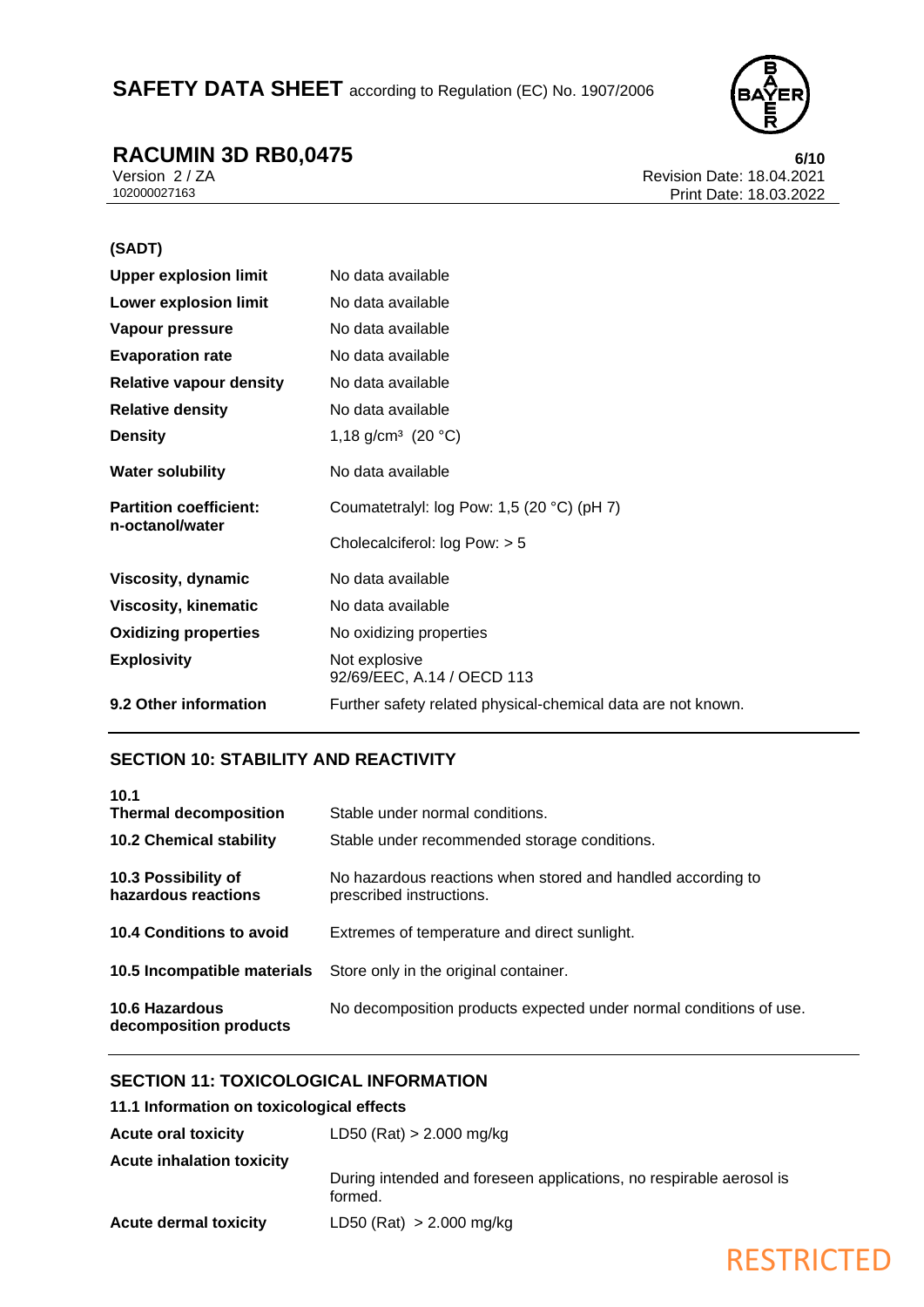

**RACUMIN 3D RB0,0475**<br>Version 2/ZA<br>**Revision Date: 18.04.2021** Version 2 / ZA Revision Date: 18.04.2021 Print Date: 18.03.2022

| <b>Skin corrosion/irritation</b>            | No skin irritation (Rabbit)                                                        |
|---------------------------------------------|------------------------------------------------------------------------------------|
| Serious eye damage/eye<br>irritation        | No eye irritation (Rabbit)                                                         |
| <b>Respiratory or skin</b><br>sensitisation | Non-sensitizing. (Mouse)<br>OECD Test Guideline 429, local lymph node assay (LLNA) |

#### **Assessment STOT Specific target organ toxicity – single exposure**

Coumatetralyl: Based on available data, the classification criteria are not met. Cholecalciferol: Based on available data, the classification criteria are not met.

#### **Assessment STOT Specific target organ toxicity – repeated exposure**

Coumatetralyl caused inhibition of blood coagulation possibly causing hemorrhagic syndrome in animal studies. The toxic effects of Coumatetralyl are related to antivitamin K properties. Cholecalciferol : May cause damage to organs through prolonged or repeated exposure.

#### **Assessment mutagenicity**

Coumatetralyl was not mutagenic or genotoxic in a battery of in vitro and in vivo tests. Cholecalciferol was not mutagenic or genotoxic in a battery of in vitro and in vivo tests.

#### **Assessment carcinogenicity**

Coumatetralyl is not considered carcinogenic. Cholecalciferol is not considered carcinogenic.

#### **Assessment toxicity to reproduction**

Coumatetralyl is not considered a reproductive toxicant at non-maternally toxic dose levels. Cholecalciferol is not considered a reproductive toxicant at non-maternally toxic dose levels.

#### **Assessment developmental toxicity**

Coumatetralyl: May damage the unborn child. Cholecalciferol is not considered a developmental toxicant.

#### **Aspiration hazard**

**12.1 Toxicity**

Based on available data, the classification criteria are not met.

#### **SECTION 12: ECOLOGICAL INFORMATION**

| 12.1 LOXICITY                                       |                                                                                                                                                       |
|-----------------------------------------------------|-------------------------------------------------------------------------------------------------------------------------------------------------------|
| <b>Toxicity to fish</b>                             | LC50 (Oncorhynchus mykiss (rainbow trout)) 53 mg/l<br>Exposure time: 96 h<br>The value mentioned relates to the active ingredient coumatetraly.       |
| <b>Chronic toxicity to fish</b>                     | Oncorhynchus mykiss (rainbow trout)<br>NOEC: $5 \mu g/l$<br>Exposure time: 21 d<br>The value mentioned relates to the active ingredient coumatetraly. |
| <b>Toxicity to aquatic</b><br><b>invertebrates</b>  | EC50 (Daphnia magna (Water flea)) > 14 mg/l<br>Exposure time: 48 h<br>The value mentioned relates to the active ingredient coumatetraly.              |
| <b>Chronic toxicity to aquatic</b><br>invertebrates | NOEC (Daphnia magna (Water flea)): 0,1 mg/l<br>Exposure time: 21 d<br>The value mentioned relates to the active ingredient coumatetraly.              |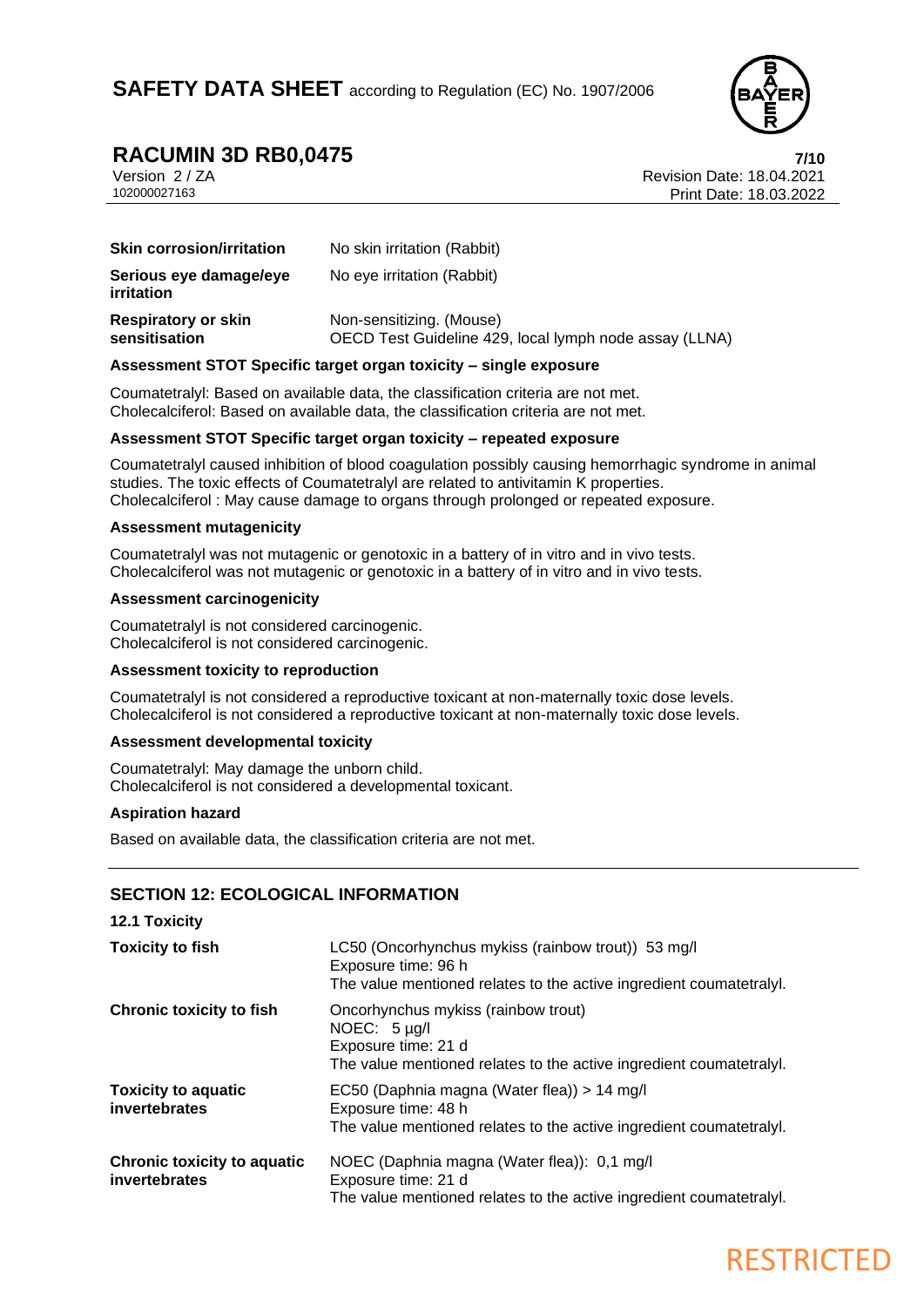

| <b>RACUMIN 3D RB0,0475</b> | 8/10                             |
|----------------------------|----------------------------------|
| Version 2/ZA               | <b>Revision Date: 18.04.2021</b> |
| 102000027163               | Print Date: 18.03.2022           |
|                            |                                  |

| <b>Toxicity to aquatic plants</b>           | IC50 (Desmodesmus subspicatus (green algae)) > 18 mg/l<br>Growth rate; Exposure time: 72 h<br>The value mentioned relates to the active ingredient coumatetralyl.                                                                                                                                                                                                                                      |
|---------------------------------------------|--------------------------------------------------------------------------------------------------------------------------------------------------------------------------------------------------------------------------------------------------------------------------------------------------------------------------------------------------------------------------------------------------------|
| 12.2 Persistence and degradability          |                                                                                                                                                                                                                                                                                                                                                                                                        |
| <b>Biodegradability</b>                     | Coumatetralyl: < 60 %,<br>Not readily biodegradable.<br>Cholecalciferol:<br>Not readily biodegradable.                                                                                                                                                                                                                                                                                                 |
| Koc                                         | Coumatetralyl: Koc: 258<br>Cholecalciferol: Koc: 426580; log Koc: > 5,63                                                                                                                                                                                                                                                                                                                               |
| 12.3 Bioaccumulative potential              |                                                                                                                                                                                                                                                                                                                                                                                                        |
| <b>Bioaccumulation</b>                      | Coumatetralyl: Bioconcentration factor (BCF) 11,4<br>Does not bioaccumulate.<br>Cholecalciferol: Bioconcentration factor (BCF) 0,15<br>Does not bioaccumulate.                                                                                                                                                                                                                                         |
| 12.4 Mobility in soil                       |                                                                                                                                                                                                                                                                                                                                                                                                        |
| <b>Mobility in soil</b>                     | Coumatetralyl: Moderately mobile in soils<br>Cholecalciferol: Immobile in soil                                                                                                                                                                                                                                                                                                                         |
| 12.5 Results of PBT and vPvB assessment     |                                                                                                                                                                                                                                                                                                                                                                                                        |
| PBT and vPvB assessment                     | Coumatetralyl: This substance is not considered to be persistent,<br>bioaccumulative and toxic (PBT). This substance is not considered to be<br>very persistent and very bioaccumulative (vPvB).<br>Cholecalciferol: This substance is not considered to be persistent,<br>bioaccumulative and toxic (PBT). This substance is not considered to be<br>very persistent and very bioaccumulative (vPvB). |
| 12.6 Other adverse effects                  |                                                                                                                                                                                                                                                                                                                                                                                                        |
| <b>Additional ecological</b><br>information | No other effects to be mentioned.                                                                                                                                                                                                                                                                                                                                                                      |

### **SECTION 13: DISPOSAL CONSIDERATIONS**

#### **13.1 Waste treatment methods**

| <b>Product</b>                | In accordance with current regulations and, if necessary, after<br>consultation with the site operator and/or with the responsible authority,<br>the product may be taken to a waste disposal site or incineration plant. |
|-------------------------------|---------------------------------------------------------------------------------------------------------------------------------------------------------------------------------------------------------------------------|
| <b>Contaminated packaging</b> | Not completely emptied packagings should be disposed of as hazardous<br>waste.                                                                                                                                            |

#### **SECTION 14: TRANSPORT INFORMATION According to SANS 10231/IMDG/IATA not classified as dangerous goods.**

**14.1 – 14.5** Not applicable. **14.6 Special precautions for user** See sections 6 to 8 of this Safety Data Sheet.

**14.7 Transport in bulk according to Annex II of MARPOL and the IBC Code** No transport in bulk according to the IBC Code.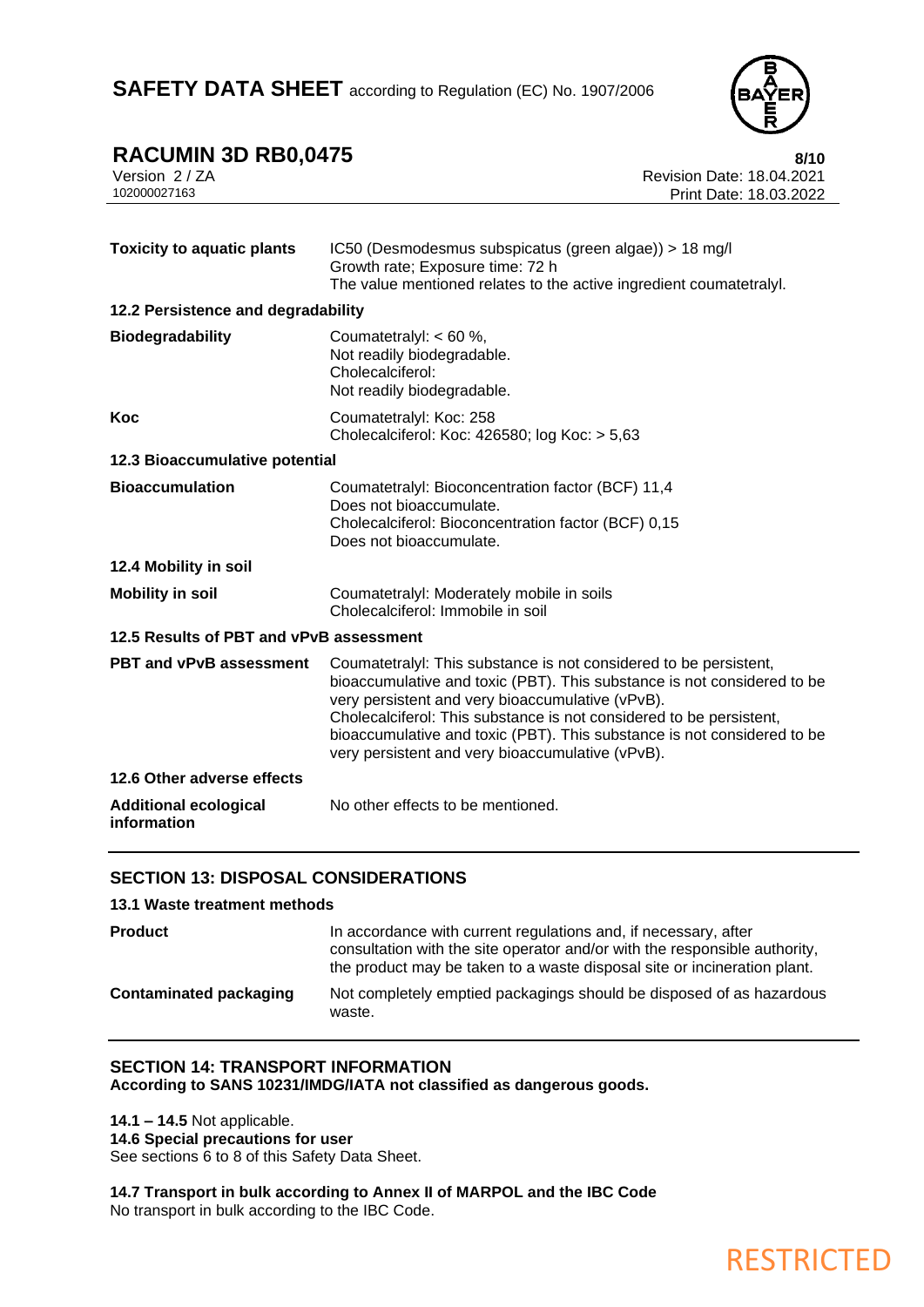

RESTRICTED

# **RACUMIN 3D RB0,0475**<br>Version 2/ZA<br>**Revision Date: 18.04.2021**

Version 2 / ZA Revision Date: 18.04.2021 Print Date: 18.03.2022

#### **SECTION 15: REGULATORY INFORMATION**

#### **15.1 Safety, health and environmental regulations/legislation specific for the substance or mixture**

#### **Further information**

WHO-classification: III (Slightly hazardous)

#### **SECTION 16: OTHER INFORMATION**

### **Text of the hazard statements mentioned in Section 3**

| H300                   | Fatal if swallowed.                                                                                       |
|------------------------|-----------------------------------------------------------------------------------------------------------|
| H310                   | Fatal in contact with skin.                                                                               |
| H311                   | Toxic in contact with skin.                                                                               |
| H330                   | Fatal if inhaled.                                                                                         |
| <b>H360D</b>           | May damage the unborn child.                                                                              |
| H372                   | Causes damage to organs through prolonged or repeated exposure.                                           |
| H410                   | Very toxic to aquatic life with long lasting effects.                                                     |
|                        | <b>Abbreviations and acronyms</b>                                                                         |
| <b>ADN</b>             | European Agreement concerning the International Carriage of Dangerous Goods by<br><b>Inland Waterways</b> |
| <b>ADR</b>             | European Agreement concerning the International Carriage of Dangerous Goods by<br>Road                    |
| <b>ATE</b>             | Acute toxicity estimate                                                                                   |
| CAS-Nr.                | <b>Chemical Abstracts Service number</b>                                                                  |
| Conc.                  | Concentration                                                                                             |
| EC-No.                 | European community number                                                                                 |
| ECx                    | Effective concentration to x %                                                                            |
| <b>EINECS</b>          | European inventory of existing commercial substances                                                      |
| <b>ELINCS</b>          | European list of notified chemical substances                                                             |
| EN                     | European Standard                                                                                         |
| EU                     | European Union                                                                                            |
| IATA                   | International Air Transport Association                                                                   |
| <b>IBC</b>             | International Code for the Construction and Equipment of Ships Carrying Dangerous                         |
|                        | Chemicals in Bulk (IBC Code)                                                                              |
| <b>IC<sub>x</sub></b>  | Inhibition concentration to x %                                                                           |
| <b>IMDG</b>            | <b>International Maritime Dangerous Goods</b>                                                             |
| <b>LC</b> <sub>x</sub> | Lethal concentration to x %                                                                               |
| <b>LD<sub>x</sub></b>  | Lethal dose to $\times$ %                                                                                 |
| LOEC/LOEL              | Lowest observed effect concentration/level                                                                |
| <b>MARPOL</b>          | MARPOL: International Convention for the prevention of marine pollution from ships                        |
| N.O.S.                 | Not otherwise specified                                                                                   |
| NOEC/NOEL              | No observed effect concentration/level                                                                    |
| <b>OECD</b>            | Organization for Economic Co-operation and Development                                                    |
| <b>RID</b>             | Regulations concerning the International Carriage of Dangerous Goods by Rail                              |
| TWA                    | Time weighted average                                                                                     |
| UN                     | <b>United Nations</b>                                                                                     |
| <b>WHO</b>             | World health organisation                                                                                 |

The information contained within this Safety Data Sheet is in accordance with the guidelines established by Regulation (EU) 1907/2006 and Regulation (EU) 2015/830 amending Regulation (EU) No 1907/2006 and any subsequent amendments. This data sheet complements the user's instructions, but does not replace them. The information it contains is based on the knowledge available about the product concerned at the